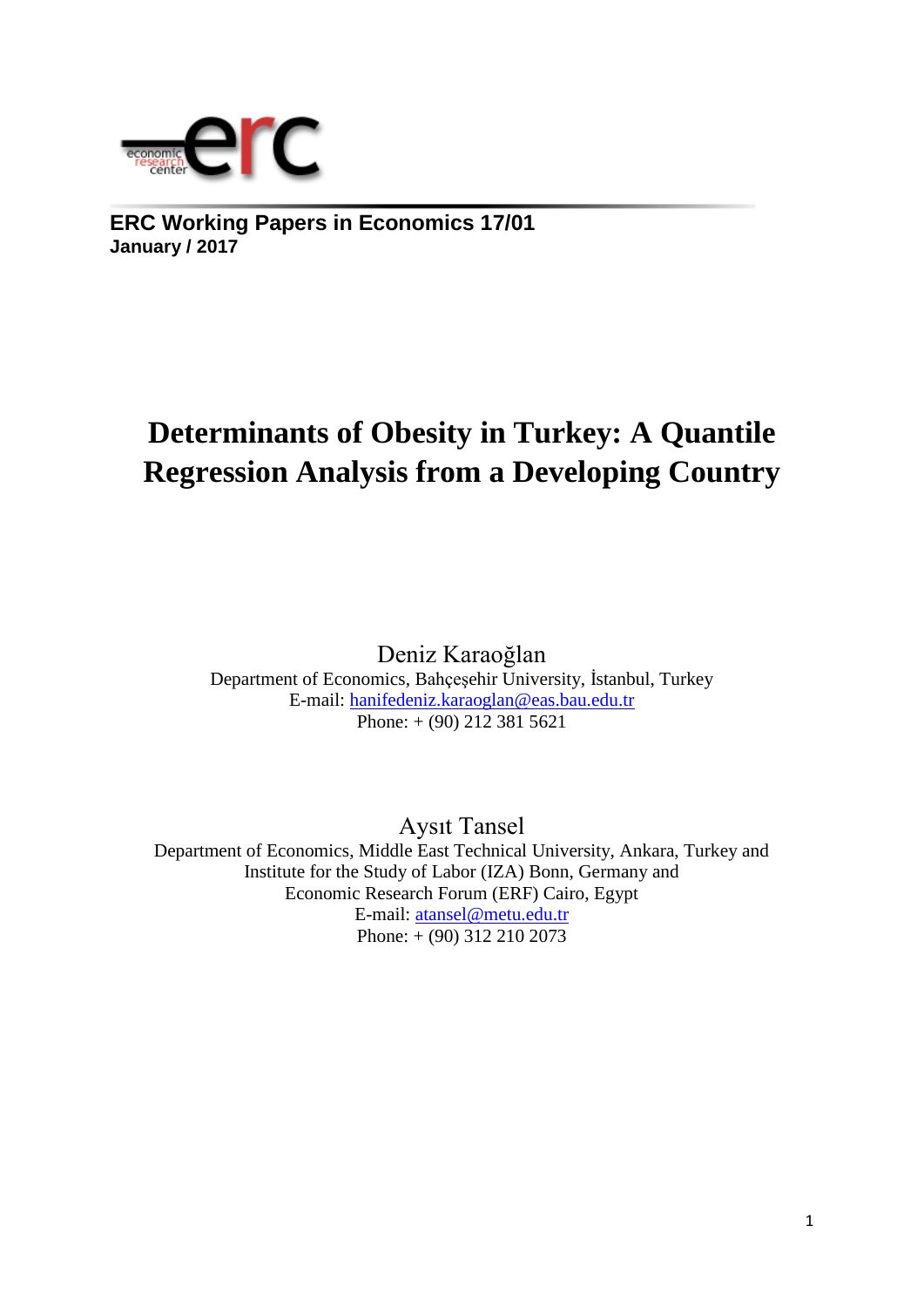# **DETERMINANTS OF OBESITY IN TURKEY: A QUANTILE REGRESSION ANALYSIS FROM A DEVELOPING COUNTRY**

**Deniz Karaoğlan\* and Aysit Tansel\*\***

January 11, 2017

#### **Abstract**

This study investigates the factors that may influence the obesity in Turkey which is a developing country by implementing Quantile Regression (QR) methodology. The control factors that we consider are education, labor market outcomes, household income, age, gender, region and marital status. The analysis is conducted by using the 2008, 2010 and 2012 waves of the Turkish Health Survey (THS) prepared by the Turkish Statistical Institute (TURKSTAT). The obesity indicator in our study is the individual's Body Mass Index (BMI). QR regression results provide robust evidence that additional years of schooling has negative effect on individual's BMI and this effect significantly raises across different quantiles of BMI. QR results also indicate that males tend to have higher BMI at lower quantiles of BMI, whereas females have higher BMI at the top quantiles. This implies that females have higher tendency to be obese in Turkey. Our findings also imply that the positive effect of age on individual's BMI levels raises across the quantiles at a decreasing rate. In addition, the effect of living in urban or rural areas do not significantly differ at the highest quantile distributions of BMI. Our results also reveal that the negative effect of being single on BMI increases gradually in absolute value across the quantiles of BMI implying that single individuals have less tendency to be obese or overweight compared to the married or widowed/divorced individuals. Moreover, the negative effect of being in labor force on individual's BMI increases across the quantiles of BMI implying that an individual is more likely to be obese if he/she is out of labor force. Finally, the impact of household income on BMI is positive and significant at all quantiles.

**Keywords**: Obesity, adults, BMI, quantile regression, Turkey **JEL Classification codes:** I12, I18, C21

\*Corresponding Author. Bahcesehir University, Department of Economics. E-mail: [hanifedeniz.karaoglan@eas.bau.edu.tr.](mailto:hanifedeniz.karaoglan@eas.bau.edu.tr) Tel: +90 212 381 5621.

\*\*Middle East Technical University, Department of Economics, Ankara, Institute for the Study of Labor (IZA), Bonn, Germany, Economic Research Forum (ERF), Cairo, Egypt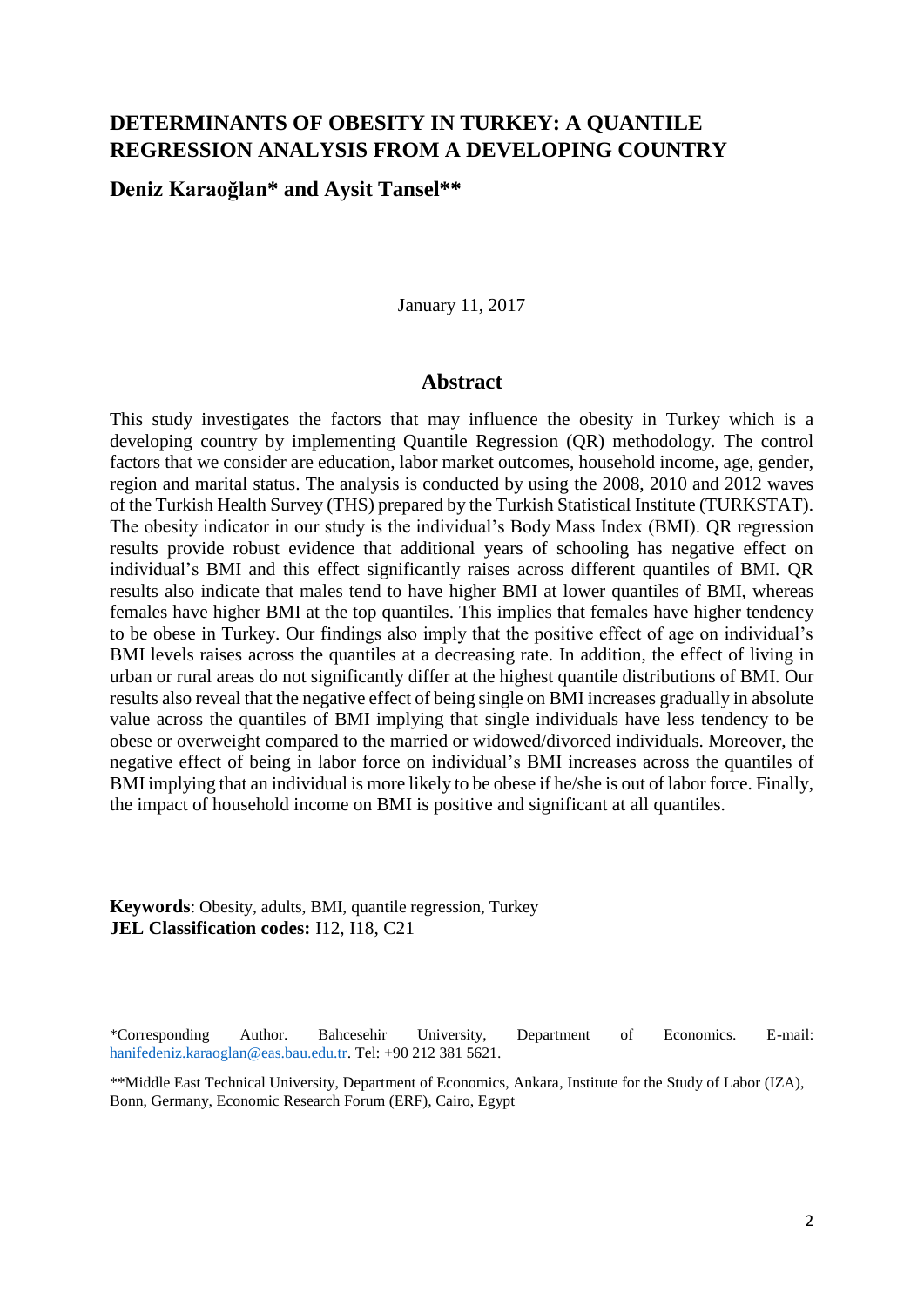## **1. Introduction**

**.** 

Obesity is the second important health behavior after smoking that is widely examined in the health economics literature. Nevertheless, the number of studies on obesity is higher than the number of studies on smoking in the recent decades. This is because, prevalence of smoking has decreased over the years, while at the same time, obesity became an important health problem, not only in the USA, but also in other developed countries. The recent research suggests that obesity seriously threatens the individuals' lives. Following the increase in the obesity rates, and the simultaneous decrease in smoking rates in the USA in the past 30 years, Stewart et al. (2009) forecast the life expectancy and quality adjusted life expectancy for an 18 years old individual. They find that the benefits of the decline in smoking rates, unfortunately, cannot beat the negative impacts of the increased obesity rates. Their results are robust for multiple scenarios and different projections.

There are several studies that examine the determinants of obesity in the literature. The determinants of obesity generally considered are age, gender, education level, level of income and labor market statuses. Among all these factors, the association between education level and obesity is the most widely studied topic. There are many studies on this topic in the developed countries however the evidence from developing countries is less. In this paper we provide evidence from Turkey which is a developing country. Brunello et al. (2013), Webbink et al. (2010), Kemptner et al. (2011), Jürges et al. (2011) and Arendt (2005) all examine the causal effect of education on probability of being overweight/obese and/or individual's Body Mass Index (BMI) levels. In these studies, the impact of education is contradictory. For instance, Brunello et al. (2013) find evidence that the impact of years of schooling is negatively significant for females in all the countries they examine, however, it is insignificant for males in most of the countries<sup>1</sup>. In contrast, Webbink et al. (2010) find that having higher levels of education reduces the risk of obesity for males, however, for females, they do not find a significant relationship between education and obesity in Australia. Kemptner et al. (2011) find that an increase in the years of schooling decreases the likelihood of being obese for both men and women in West-Germany. However, Jürges et al. (2011) do not find a significant association between education and probability of being overweight and obese in West-Germany. Arendt (2005) provides evidence that years of education and normal ranges of BMI

<sup>&</sup>lt;sup>1</sup> These countries are Austria, Denmark, Germany, Greece, Italy, Portugal, Spain, Sweden and United Kingdom.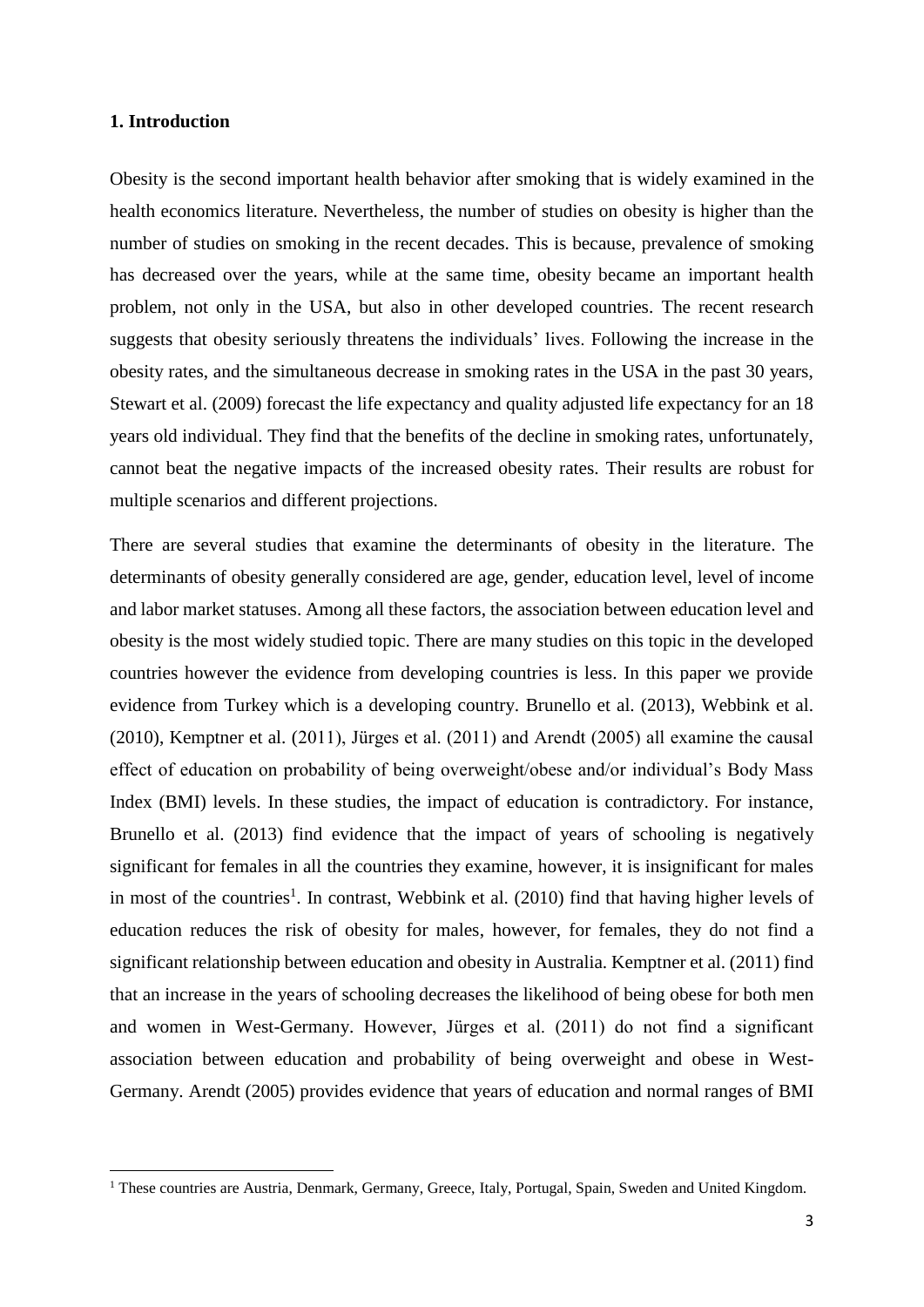have a negative relationship in Denmark. Therefore, one can conclude that the causal effect of education on BMI levels is mixed across the countries.

There are a few studies that investigate the determinants of obesity in Turkey. Erem et al. (2004), Hatemi et al. (2003) and Yumuk (2005) are some of the studies that examine the factors which may affect obesity<sup>2</sup>. All of these studies concentrate on different regions of Turkey. For instance, Erem et al. conduct their study in Trabzon region, while Hatemi et al. investigate the determinants of obesity for just 11 cities in Turkey. Compared to previous two studies, Yumuk conducts his analysis on richer sample, as he concentrates on 59 randomly selected cities in different regions of Turkey. However he only proposes descriptive statistics about the determinants of obesity. Nevertheless, these studies draw attention to the increasing trend in obesity in Turkey. In fact, currently the Ministry of Health has started a campaign against obesity especially warning and providing information on the billboards in the hospitals.

To our knowledge, Tansel and Karaoglan (2014) is the first study that examine the determinants of health related behaviors in Turkey by using a rich micro data set, namely the Turkish Health Survey (THS) prepared by Turkish Statistical Institute (TURKSTAT). They examine the determinants of health behaviors, by concentrating on education. One of the health related outcomes they use is the individual's Body Mass Index (BMI). They find that individual's BMI decreases as his/her education level increases. In addition, they find females have significantly higher levels of BMI than males, urban residents have higher BMI levels than rural ones and BMI levels of widowed/divorced individuals are significantly lower from that of either married or single individuals. Next, both the employed and unemployed individuals have lower BMI levels than the ones who are out of labor force and they find a positive association between individual's BMI level and household income.

In a more recent study using Instrumental Variable (IV) methodology, Tansel and Karaoglan (2016) examine the causal effect of education on individual's BMI levels by using the same data set as this study. They take the education expansion of the early 1960s in Turkey, as an instrument for education and find that education causes and increase in BMI level. Likewise, Cesur et al. (2014) also find that men, who are between 18 and 30 years old with higher levels of education are more likely to be obese or overweight than the less educated in Turkey, by using the same data set and by implementing an IV technique.

<sup>2</sup> See Tansel and Karaoglan (2014) for the authors' findings.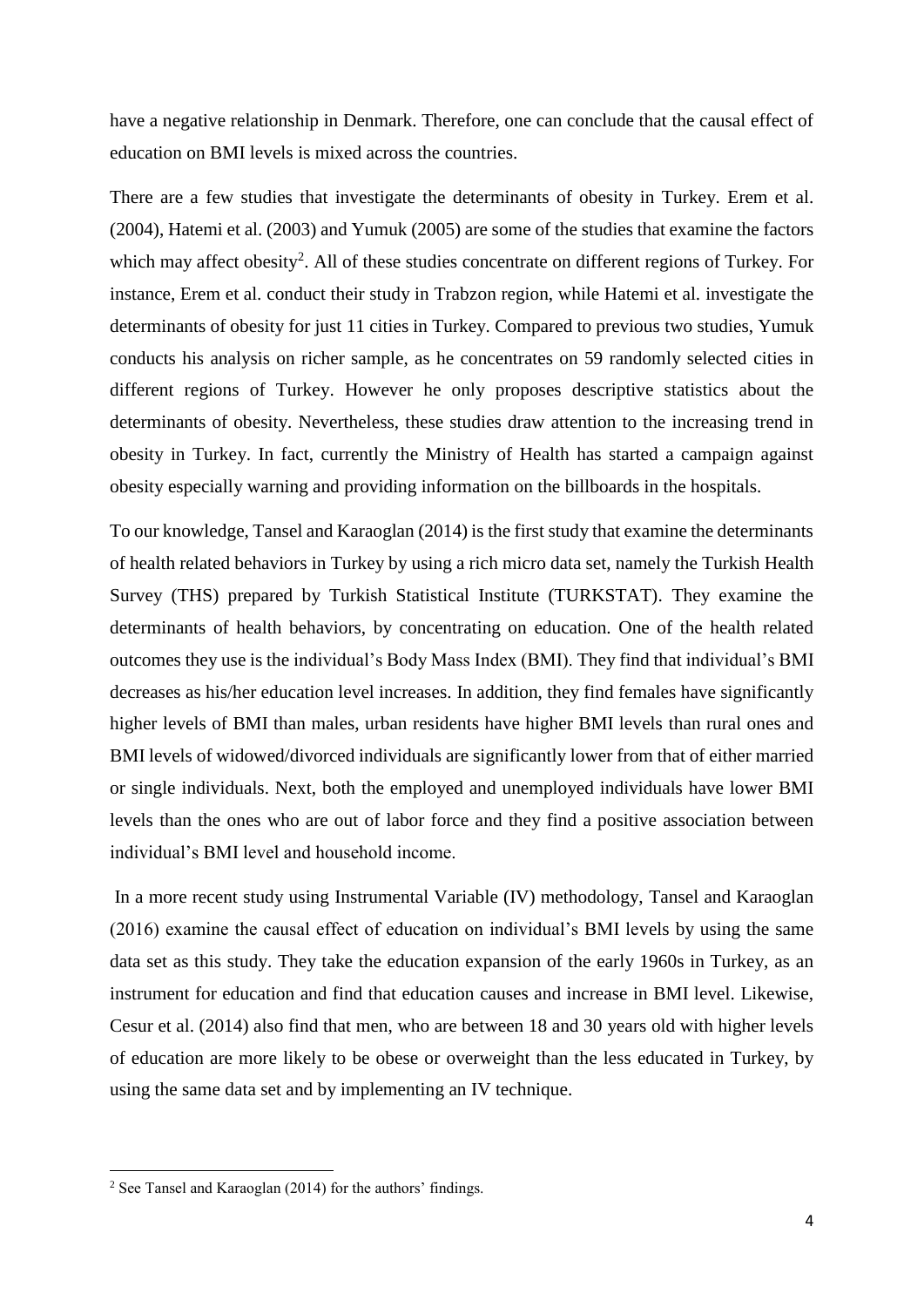All of those studies perform their analysis by using Ordinary Least Squares (OLS) or the Two-Stage Least Squares (2SLS) techniques. It is important to note that both the OLS and the 2SLS estimation processes give the effect of covariates upon the mean of the dependent variable or the BMI. This overlooks the fact that covariates are not homogeneous across the distribution of BMI and their effect may differ across the quantiles of BMI. Therefore, in this paper, we reinvestigate the determinants of BMI by using quantile regression (QR) technique following Koenker and Basset (1978). This is expected to reveal a more robust relationship between education and BMI. By implementing the QR methodology, our objective is to see how education as well as other factors affect the individual's BMI at different quantiles of the distribution of BMI. This paper is the first paper that uses a QR approach to examine the determinants of obesity in Turkey, conducted with a large micro data set. It will be worthwhile to see the different impacts of various factors on individual's BMI at different quantiles of BMI for the policy purposes.

QR is a rather popular method in recent health economics literature. For instance, Costa-Font et al. (2009) examine the BMI gaps among females in Spain and Italy by using quantile regression technique. Garcia Villar and Quintana-Domeque (2009) investigate the association between household income (along with other factors) and BMI in nine European countries<sup>3</sup> by using quantile regression method. In a different study Atella et al. (2008) examine the impact of BMI on wages across the different quantiles of the wage distribution for nine<sup>4</sup> countries using European Community Household Panel data for the period 1998-2001.

Our results suggest that higher education levels has negative impact on individual's BMI levels and this negative impact considerably increases at higher quantiles of BMI. QR results provide mixed evidence for the gender effect: We observe at lower quantiles of BMI, the gender effect is positive, whereas at the higher quantiles the gender effect is negative stressing the fact that males are more obese than females at lower quantiles and females are more obese than males at higher quantiles. Age and BMI level has an inverted U-shape relationship across the quantiles which reaches a high level at the top quantiles. Therefore, one can conclude that obesity is higher at older ages. Obesity is significantly higher in the urban areas than in the rural areas at the lower quantiles but they do not significantly differ at the higher quantiles of BMI. Regarding the marital status, we find that single individuals are less obese or overweight than the widowed/divorced and this effect increases systematically across the quantiles of BMI. Inactive

<sup>&</sup>lt;sup>3</sup> The countries they analyze are: Austria, Belgium, Denmark, Finland, Greece, Ireland, Italy, Portugal and Spain

<sup>&</sup>lt;sup>4</sup> The countries they examine are the same in Villar and Ouintina-Domeque (2009).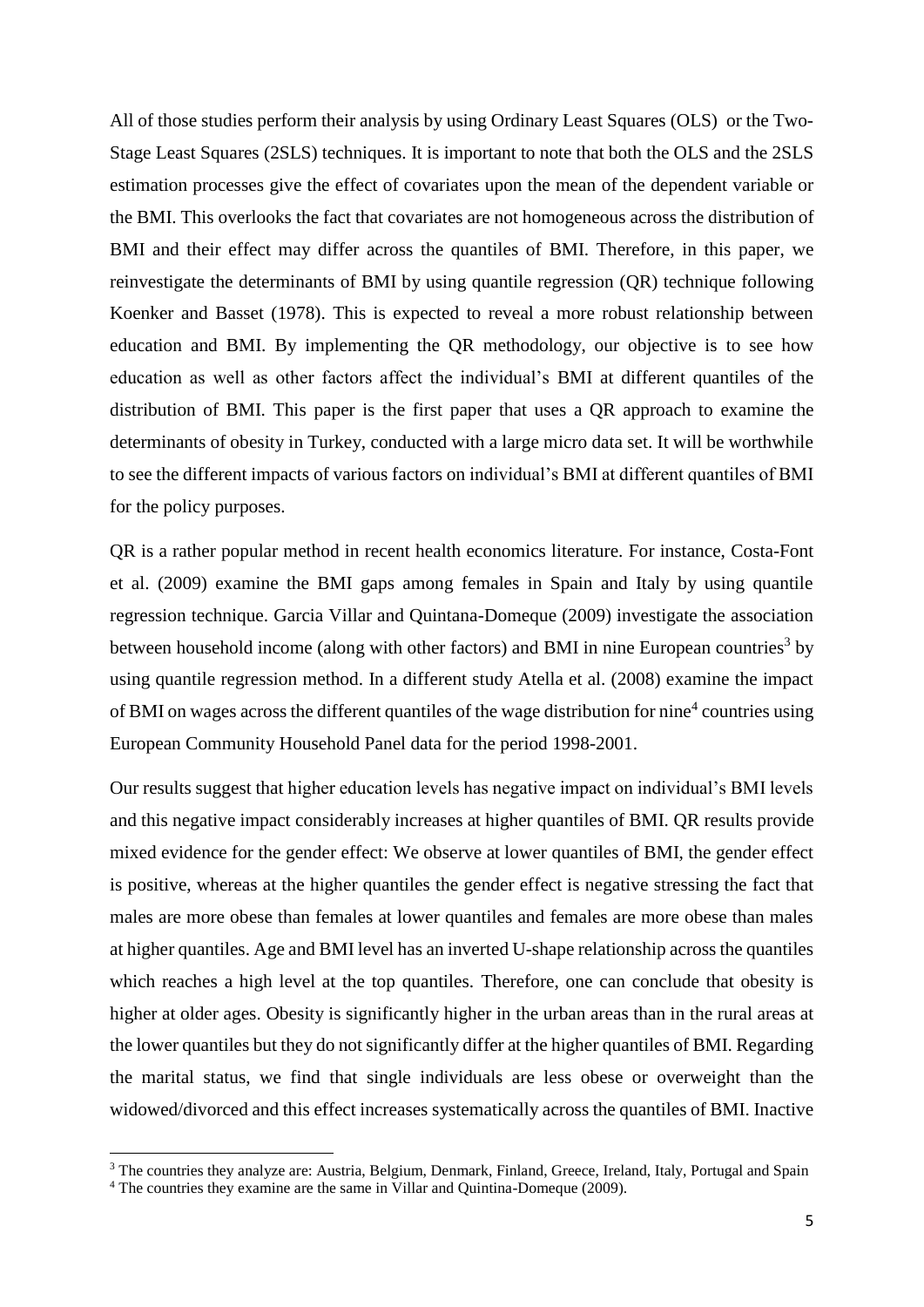individuals are more obese compared to employed or unemployed individuals and this effect is higher at the top quantiles. Finally, our results provide robust evidence that household income has a positive association with the individual's BMI at all quantiles of the BMI.

The rest of the paper is organized as follows: Section 2 introduces a brief literature review that focuses on the reasons of rising trend in obesity. Section 3 introduces the data and methodology. Section 4 presents the quantile regression results. Section 5 concludes.

#### **2. Possible Reasons of Obesity in the Literature**

The reasons behind the rising trend in obesity has been examined by several authors especially for the USA where prevalence of obesity is rather high with 36.5 per cent in 2014<sup>5</sup>. Chou et al. (2002) examine the possible reasons for rapidly increasing obesity rates for individuals above 25 in the USA by using 1984-1999 Behavioral Risk Factor Surveillance System data set. They attribute the increase in obesity rates to 3 major economic changes. First, as a result of the increase in the value of time, especially of women, female labor force participation rates and females' hours of work also increased. Therefore, females spend less time at home and on preparing home-made foods. This increases the demand for convenience foods. Second, since cigarette prices has increased as well as the anti-smoking campaigns intensified, many people gave up smoking. The reduction in smoking results with gaining body weight. Last, the number of fast food restaurants have increased over time. Because, the cost of eating in fast food restaurants are less than the cost of eating in another restaurants which provides healthy food and because that cost is also less than the cost of making food at home, people prefer to eat in fast food restaurants more often, which leads to huge caloric intake.

Later on, Cutler et al. (2003) also examine the possible reasons for rising obesity rates in the USA. The authors attribute the increase in obesity rates to technological improvement. They argue that technological enhancement led to an increase both in the variation and frequency of food consumption and it gives rise to switching to high-calorie/high-flavor prepared foods that were previously unavailable. With the improvement in technology, the tools that induce the prevalence of convenience foods, such as vacuum packing, improved preservatives, deep freezing, artificial flavors and microwaves become easily available then before, hence homemade cooking decreased as the food manufacturers are able to cook centrally and ship it to the

<sup>5</sup> Source: Center of Disease Control (CDC): https://www.cdc.gov/nchs/data/databriefs/db219.pdf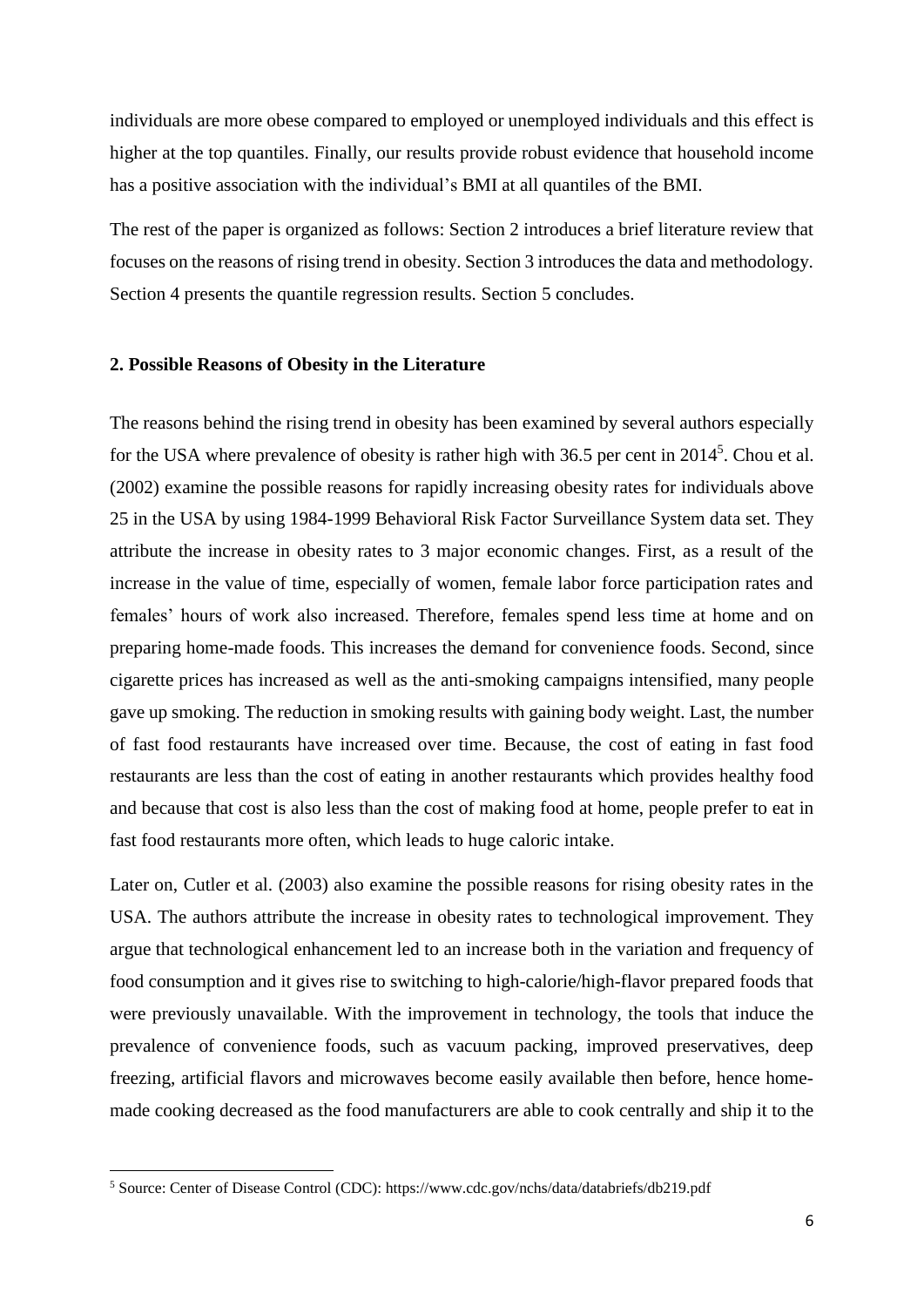households. This is easier than cooking at home especially for the spouses who are both employed. The authors conclude that increase in the consumption of mass food led to increase in obesity rates in both USA and most of the OECD countries, such as UK, Australia and Canada. They note that the obesity rates in Germany and France are relatively lower because these countries support the traditional food consumption rather than fast food consumption. They also indicate that caloric intake increases over time but caloric expenditure does not, which also gives rise to prevalence of obesity. Last, unlike Chou et al. (2002), the authors do not think that increase in labor force participation of women leads to the rise in the obesity rates.

Philipson and Posner (2003) also examine the reasons for huge growth in obesity by establishing a theoretical model which links to increase in prevalence of obesity to the technological improvement. Apart from the rise in calorie intake and reduction in exercise, the authors attribute the increasing trend in obesity rates to the fact that individuals can get addicted to eating after some time<sup>6</sup>.

Next, Rashad and Grossman (2004) also investigate the possible reasons for obesity. They cite several reasons. First, caloric intake increases due to more affordable prices. Second, microwavable meals and other foods that are easy to cook are desirable because they are quicker to prepare; they are also fattier and higher in caloric content. This is exactly what Cutler et al. (2003) suggest. Third, decline in physical activity and urban sprawl also leads to increase in obesity. Fourth, eating out at fast food restaurants and full service restaurants also raise the prevalence of obesity and they stress that this is due to the increase in female labor force participation as females prefer to eat out or prepare convenience food since they spend less time at home than before. This is also consistent with Chou et al. (2002)'s ideas. Finally, the authors refer smoking as a tool to control weight, therefore high taxes on smoking and anti-smoking campaigns lead to a decrease in smoking and consequently increase in obesity rates. The authors stress that there are several consequences of obesity such as hypertension, high cholesterol, coronary heart disease, type 2 diabetes, depression, and various types of cancer. In order to prevent the negative costs of obesity, the authors suggest some policies such as imposing food taxes, and rewarding exercise or subsidizing the exercise facilities and programs.

Phillipson and Posner (2008) state that obesity is not only a public health problem but also an economic problem. First, they argue that the increase in obesity rates cannot be just explained

<sup>&</sup>lt;sup>6</sup> The authors do not make an applied analysis for a specific country, they examine the determinants of obesity by establishing a static, theoretical model.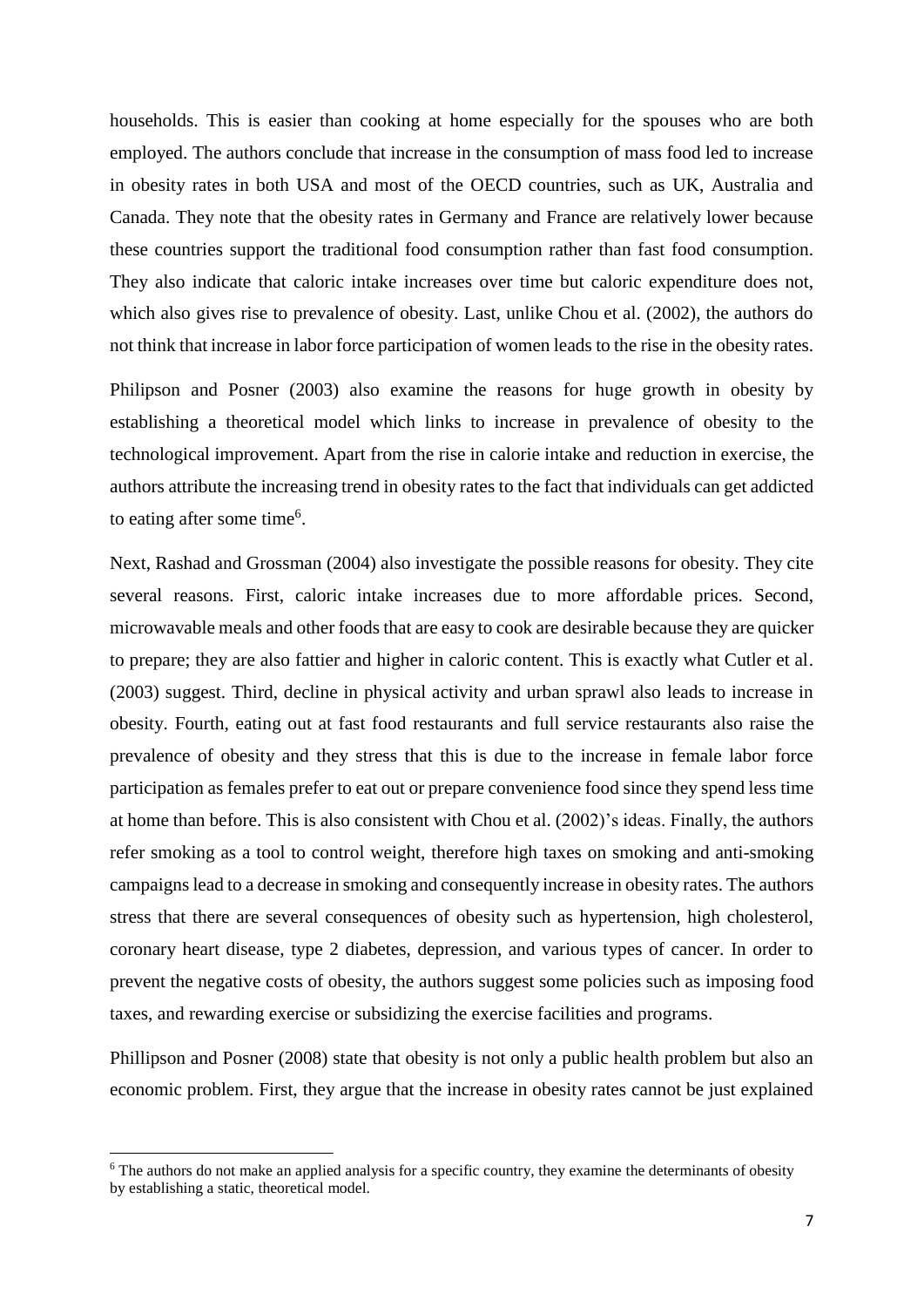with biological factors and genes, obesity also depends on the choices of people. Second, they believe that obesity may create both social costs and private costs, and therefore the government may impose policies to reduce the obesity. Hence, the economists should propose cost reducing methods to policy makers. Different from Chou et al. (2002) and Cutler et al. (2003), Phillipson and Posner suggest that obesity is rising over time as a result of switching from agricultural economies to the industrial ones. They argue that when economies are based on agriculture, people exercise as a part of their job. However, after industrialization, exercise is not an element of the individual's job anymore. In addition, due to technological improvement, food becomes cheaper whereas exercise becomes more expensive. The authors also note that the wide use of computers and television give rise to the childhood obesity. Like Chou et al. (2002) and Cutler et al. (2003), Phillopson and Posner also argue that reduction in prices, lead to an increase in the consumption of fast food. The authors also consider the relationship between obesity, cigarette and alcohol consumption. They claim that lower relative prices of alcohol and higher relative prices of smoking lead to increase in obesity rates. Different from the previous studies, Phillopson and Posner discuss that the social aspects of obesity may play an important role in decreasing the obesity rates. They believe that if prevalence of obesity is rare in a society, the individuals consider obese ones as abnormal. This negative perception can help to keep obesity under control. However, if the prevalence of obesity is higher, the abnormal image of obesity disappears as it becomes more common, and this may cause an increase in obesity rates.

Next, Phillipson and Posner (2008) focus on the relationship between income and obesity. They maintain that in advanced countries people have more sedentary life-styles due to the type of jobs they have. This causes a rise in both income and weight of individuals living in those countries. The authors test the relationship between income and obesity by assuming health is a normal good, which provides non-monotonic association between income and weight. For the poor and underweight people, increase in income level leads to more food consumption and this results with a weight increase. However, for the rich and overweight people, the rise in income might lead to weight loss since these individuals have more opportunities to invest in facilities such as gymnasium, in order to reach their ideal weight. Therefore, increase in income leads to increase in weight among the poorest groups but, it leads to a decrease in weight throughout the upper half of the income distribution<sup>7</sup>.

<sup>&</sup>lt;sup>7</sup> In this study, the authors make a critic of the book "Obesity, Business and Public Policy". They discuss the possible reasons of rising trend in obesity in general, but they mainly concentrated on the USA case.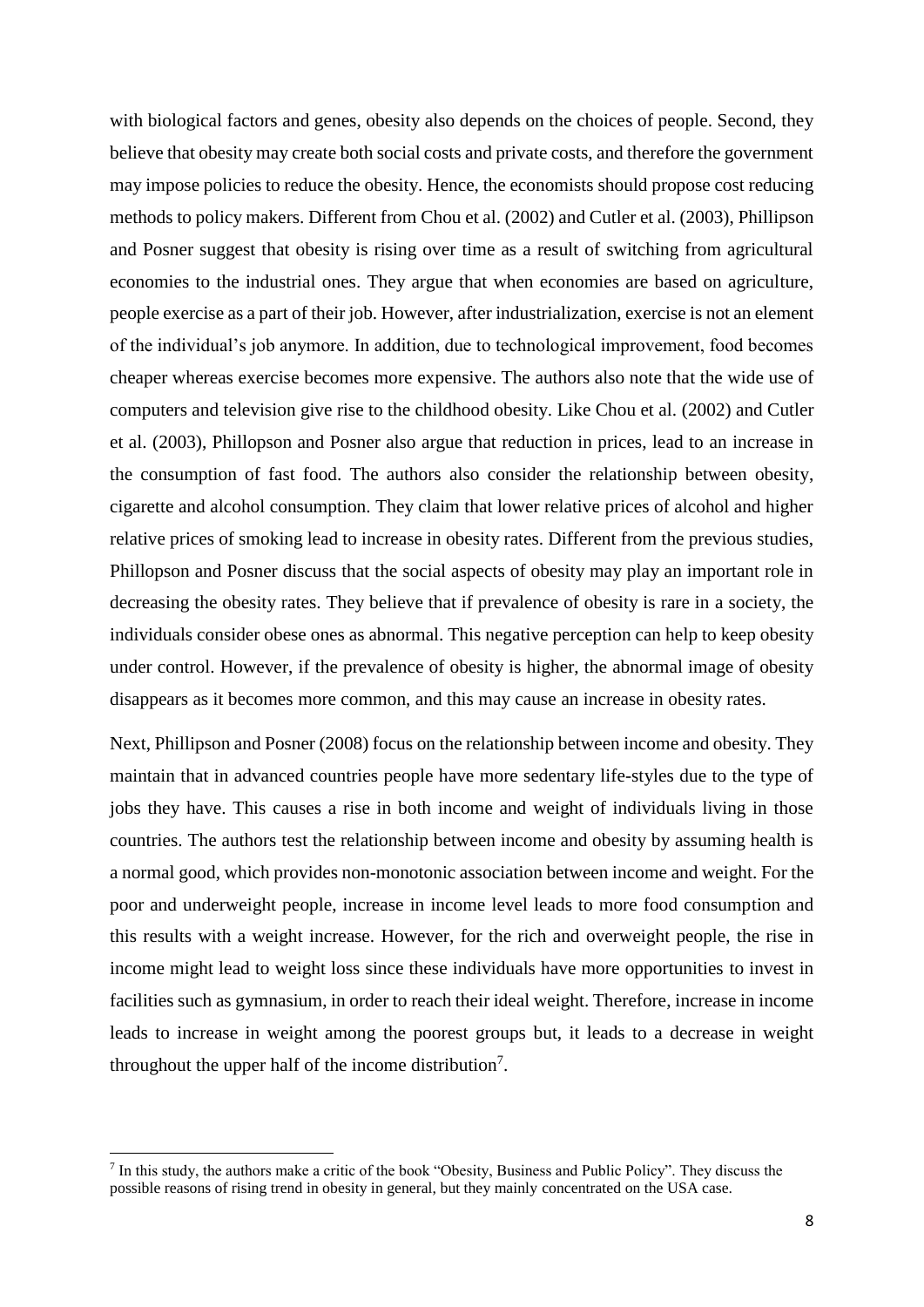## **3. Data and Methodology**

In this study, we use Turkish Health Survey Data Set (THS) for the years 2008, 2010 and 2012. THS is cross sectional data set over individuals. It is prepared and conducted by Turkish Statistical Institute (TURKSTAT). Regarding the descriptive statistics of covariates, we do not detect any significant differences between these three data sets. Therefore, we pool the data sets and conduct the empirical analysis<sup>8</sup>. In this survey health related questions are asked separately for 3 different age groups namely, 0-6, 7-14 and 15 or above. We concentrate on individuals above 25 in order to circumvent the problem of incomplete education, since in Turkey, individuals finish their schooling approximately at the age of 25. The pooled data set contains 46,473 individuals above 25 years old.

In THS, demographic factors of the respondents above 25, such as age, gender, education level, marital status, household income, region (urban/rural) and labor market status (employed, unemployed or inactive), are available. Individual's self-reported age (in continuous terms) is available in the THS data set. We use this information directly in our empirical analysis. For gender, we define a dummy variable which is equal to 1 if the individual is male, 0 if the individual is female. We group the marital statuses of the respondents as married, single and widowed/divorced.

The variable "Years of Schooling" is constructed in the following manner: If the individual is illiterate, we assume that his/her years of schooling is equal to 0. Next, if the individual is literate but not graduated from any school then his/her years of schooling is taken as 2. The individual's years of schooling is assumed to be equal to 5, 8 and 11 if he/she has completed primary, middle and high schools respectively. Finally, the individual's years of schooling is equal to 15 if the individual is a college/university graduate or he/she has higher degree. We considered three employment statuses as employed, unemployed and inactive. The respondents who state that they have a regular job are referred to as "employed", whereas the individuals who state that they are not working but are looking for job are referred as "unemployed". The respondents who state that they are seasonal workers, students, housewives or pensioners, and the individuals who state that they are not able to work are considered as inactive. Next, in the THS the respondents are asked to tell or (if they do not know) guess their monthly net household income. The income categories are divided into 11 groups. These are: "*Less than 350 Turkish Liras (TL), 351-500 TL, 501-620 TL, 621-750 TL, 751-900 TL, 901-1100 TL, 1101-1300 TL,* 

<sup>8</sup> Separate analysis of the 2008, 2010 and 2012 surveys are available from authors upon request.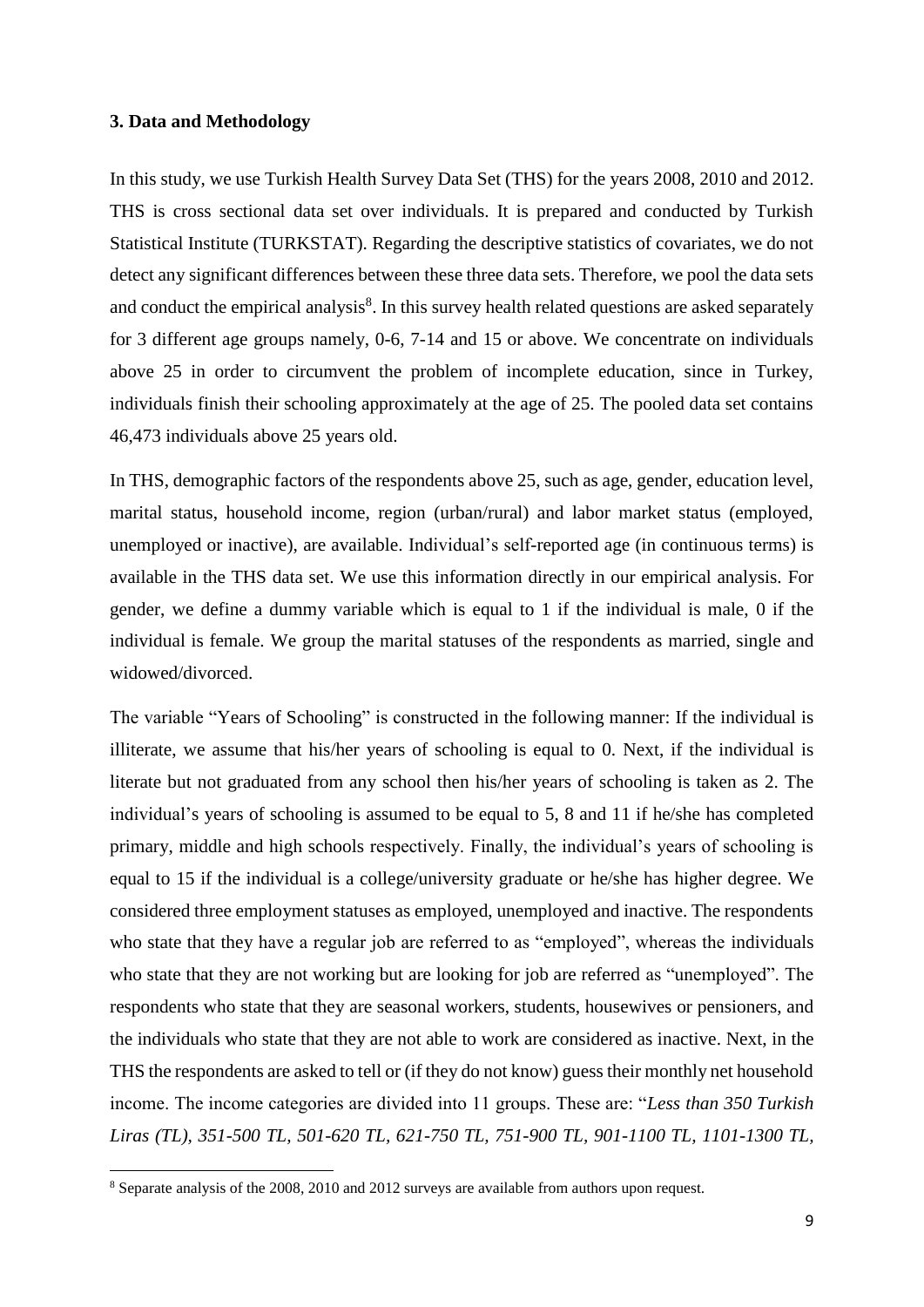*1301-1700 TL, 1701-2300 TL, More than 2301 TL, I do not want to answer this question*". We take the mid-points of each group and determine the individual's household income accordingly. In the empirical analysis we use the logarithm of the household income as the control variables a proxy for the individual's income since the individual income is not available in the THS data sets.

The indicator for obesity/overweight is the individual's Body Mass Index (BMI) which can be found by dividing the self-reported weight (in kilograms) by the square of self-reported height (in meters). We report the observation as missing, if the individual does not report his/her height and/or weight. Therefore, we are left with 41,074 observations. The descriptive statistics for four different BMI groups (underweight/normal/overweight/obese) as well as the statistics for BMI is presented in Table 1.

## **<Table 1 About Here>**

We observe in Table 1 that average years of schooling is lower among the obese individuals. Females seem to be more obese than males and males seem to be more overweight than females. The prevalence of obesity increases as the individual gets older. We do not find significant variation in the weight ranges of urban and rural residents. Married individuals seem to be more overweight, whereas widowed/divorced individuals seem to be more obese relative to the other marital status groups. Descriptive statistics also suggest that the occurrence of obesity is higher among inactive individuals and the household income is slightly higher among overweight individuals.

In this study, we conduct Quantile Regression (QR) analysis. By applying this methodology, we are able to examine how the covariates considered affect the BMI at different quantiles of the distribution of BMI. As a result, we are able to see an extensive view of the effects of the determinants of BMI. Apart from providing more general results, QR has other advantages over OLS. For instance, quantile regression is more robust to outliers than OLS. In addition, unlike OLS, we do not need to make strong stochastic assumptions in quantile regressions (See Cameron and Trivedi, 2005, p. 85). In order to have more efficient and consistent estimates we used bootstrapped techniques<sup>9</sup> in the computation of standard errors as suggested by Koenker and Hallock (2001).

Based on the previous literature, we establish our model as follows:

<sup>&</sup>lt;sup>9</sup> We replicated the bootstrapped quantile regressions 400 times and get the robust results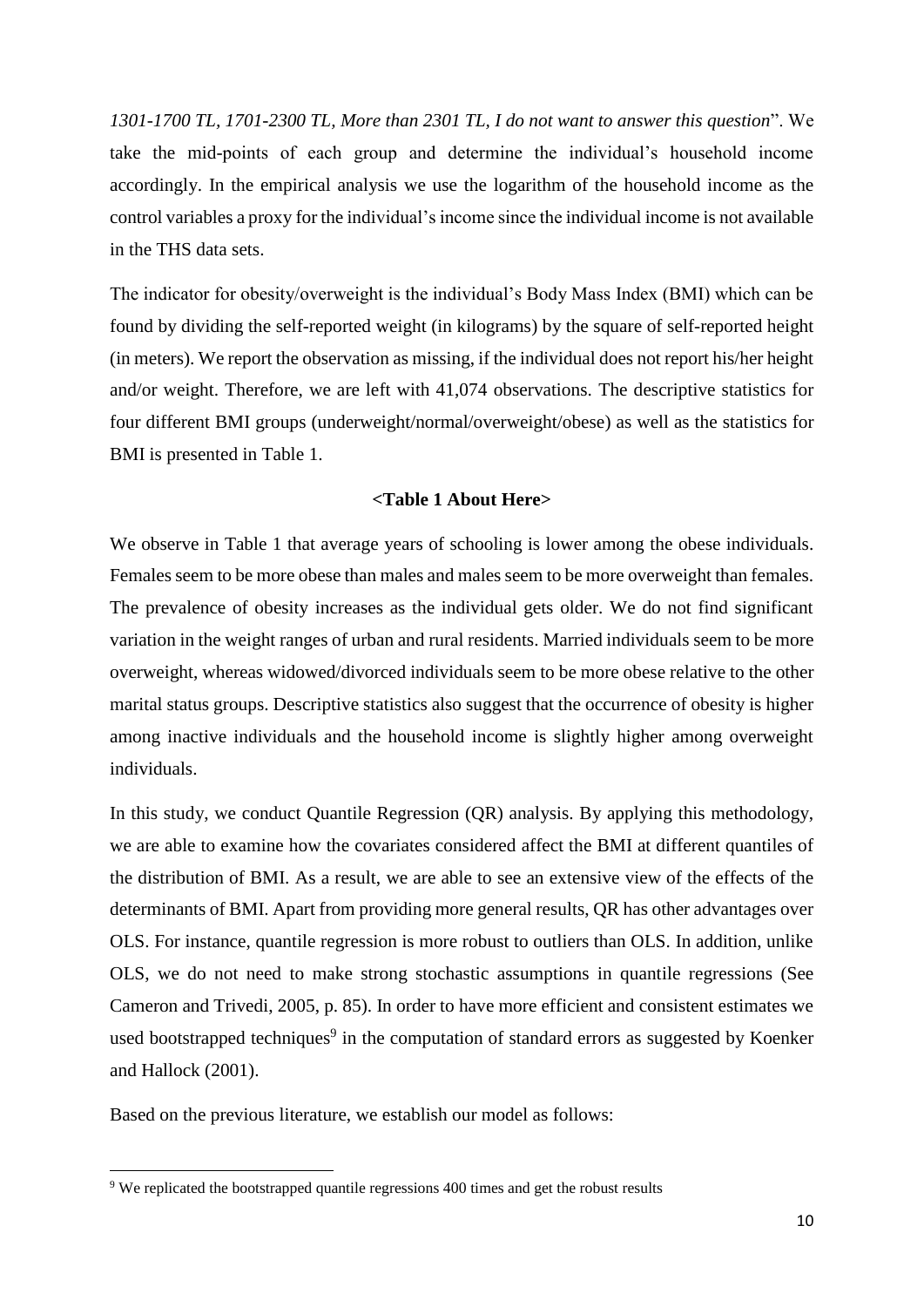$$
Q_{BMI,\tau} = \beta_0 + \beta_1(\tau)E_i + X_i'\beta_2(\tau) + \varepsilon_i \quad (1)
$$

In equation (1),  $\tau$  corresponds to the  $\tau^{th}$  quantile of BMI distribution. Hence,  $Q_{BMI,\tau}$  refers to the individual's BMI in the  $\tau^{th}$  quantile. The variable  $E_i$  shows the individual's completed years of schooling, therefore the coefficient  $\beta_1(\tau)$  shows the impact of education level on individual's BMI at the  $\tau^{th}$  quantile. The vector X includes other controls such as gender, age, region, marital status, labor market status, household income and year dummies, therefore  $\beta_2(\tau)$  shows the effect of these covariates on the individual's BMI on the  $\tau^{th}$  quantile. Finally,  $\varepsilon_i$  refers to the unobserved factors, such as genetics.

## **4. Results**

**.** 

Table 2 presents both the OLS estimation and the QR estimation results. The QR is estimated for the  $5<sup>th</sup>$ , 10th, 25th, 50<sup>th</sup>, 75th, 90<sup>th</sup>, and 95<sup>th</sup> quantiles of the BMI distribution. One should be careful in the interpretation of our estimated coefficients in the sense that they do not provide a causal relationship, rather they show the controlled associations between the each control variable and individual's BMI at different quantiles of BMI.

## **<Table 2 About Here>**

Table 2 shows that the effect of individual's years of schooling is insignificant at the  $5<sup>th</sup>$  and  $10<sup>th</sup>$  quantiles. But, starting from the  $25<sup>th</sup>$  quantile we see the negative impact of the years of schooling on the BMI. This effect rises systematically from the  $25<sup>th</sup>$  to the  $90<sup>th</sup>$  quantile. It decreases slightly at the  $95<sup>th</sup>$  quantile (from 0.22 to 0.19). The result is consistent with the findings of Costa-Font et al. (2009), who also examine the association between individual's BMI level and education using QR analysis for Italy and Spain. Similar to our study Costa-Font et al. also find that the negative impact of education on BMI is highest in absolute value at highest quantiles of BMI for both countries.

The effect of the logarithm of household income is positive and significant on the BMI levels in all quantiles, In general, our results suggest that people with higher income levels have higher BMI levels. In fact, this is an expected result since people can spend more on various healthy or unhealthy food if their income is high. In contrast, Villar and Quintana-Domeque (2009) find mixed evidence regarding this issue for various European Union countries<sup>10</sup>. Their results do

 $10$  The countries they study are Austria, Belgium, Denmark, Finland, Greece, Ireland, Italy, Portugal and Spain.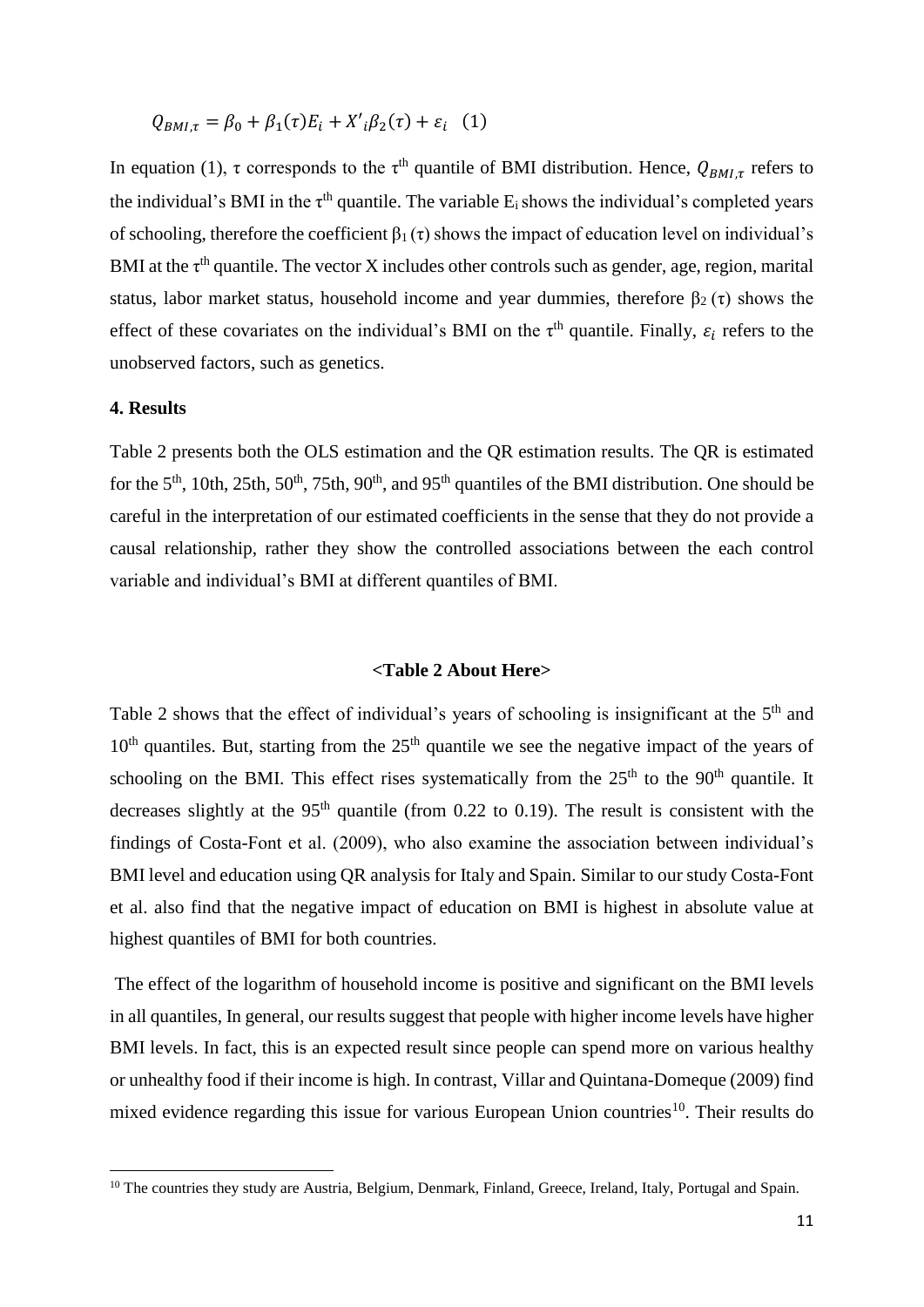not suggest a significant relationship between household income and BMI for men, but, they find a negative relationship for women. They state that the difference between men and women mainly comes from the own-labor earnings for women.

The gender effect on BMI is mixed across the quantiles. At lower quantiles of BMI, males have higher BMI levels. However, at the highest quantiles of BMI ( $75<sup>th</sup>$ ,  $90<sup>th</sup>$  and  $95<sup>th</sup>$  quantile) females have higher BMI levels. The gender effect increases in absolute values across the quantiles. This result indicates that prevalence of obesity and overweight is higher among the females in Turkey.

The relationship between age and BMI level is concave as it is the case in the OLS results. The impact of age on BMI l increases monotonically across the quantiles. This implies that the occurrence of overweight and obesity raises with age. This finding is consistent with Costa-Font et al. (2009) and Villar and Quintana-Domeque (2009) in the European countries.

People who live in urban areas have significantly higher BMI levels than people who live in rural areas. The marginal effect of region variable increases up to the  $90<sup>th</sup>$  quantile. In the top two quantiles the effect of region on individual's BMI becomes insignificant indicating that at the top quantiles obesity does not differ between the urban and rural areas. The life style is more sedentary in urban areas and unhealthy food consumption is observed more often in urban areas. These can lead to increase in obesity rates in urban areas. However, we should note that the consumption of foods with high calories such as white bread, biscuits, butter, sugar, honey and molasses is higher in rural areas<sup>11</sup>. Therefore, it is not surprising that the prevalence of obesity does not significantly differ between two regions at the top quantiles of BMI.

Regarding the marital status the results suggest that single people have significantly lower BMI levels relative to the widowed/divorced individuals. The effect of being single increases systematically in absolute value with the level of BMI, rising from 0.86 in  $5<sup>th</sup>$  quantile to 1.56 in 95<sup>th</sup> quantile. Being married has no significant effect on BMI level in lower quantiles. However, starting from the  $50<sup>th</sup>$  quantile married people have significantly lower BMI levels than widowed/divorced individuals. The effect of being married on BMI level raises monotonically from the  $50<sup>th</sup>$  to the 95<sup>th</sup> quantile. However, the impact of being married is not as strong as that of being single on individual's BMI levels. Costa-Font et al. (2009) find similar results for Spain and Italy.

<sup>&</sup>lt;sup>11</sup> Source: Turkish Nutrition and Health Survey 2010.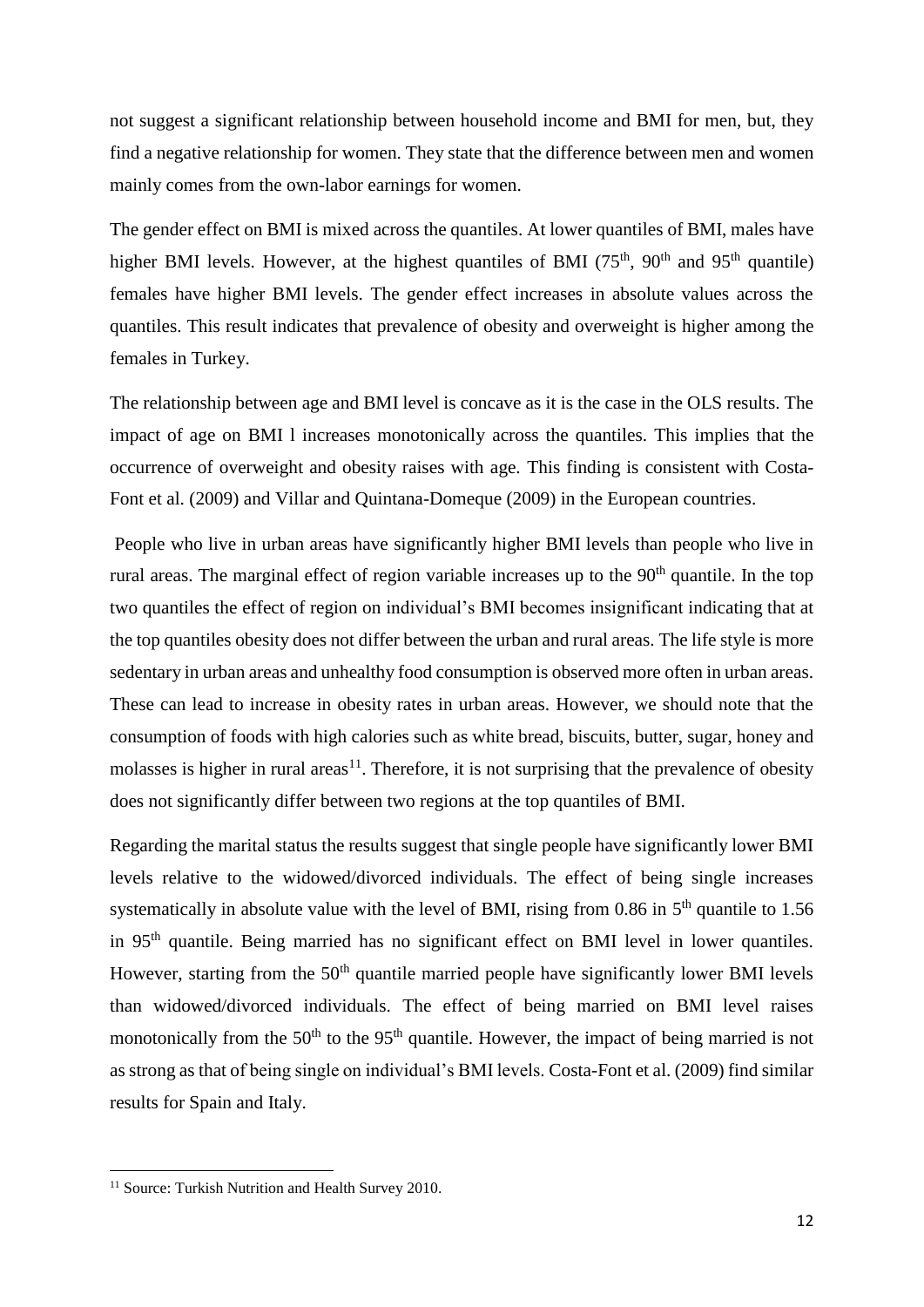Being unemployed does not significantly affect the BMI level in the  $5<sup>th</sup>$  quantile. At the  $10<sup>th</sup>$ quantile, being unemployed leads to 31 per cent decrease in the BMI level. The impact of being unemployed raises monotonically from the  $10<sup>th</sup>$  quantile and it reaches its highest value (1.34) in absolute value) in the  $90<sup>th</sup>$  quantile. The impact of being employed also increases systematically starting from the  $5<sup>th</sup>$  quantile and the negative effect of being employed on BMI level is highest at the  $90<sup>th</sup>$  quantile (54 per cent). In short, our findings imply that both the employed and the unemployed people have significantly lower BMI levels than the inactive people. These results are consistent with those of Costa-Font et al. (2009) in Italy and Spain.

Finally, we find both year dummies are positive and significant across all quantiles. The impacts of both the 2010 dummy and the 2012 dummy increase monotonically from the lower to upper quantiles. Further, there has been a larger increase in the BMI in all of the quantiles in 2012 than in 2010, except in the  $90<sup>th</sup>$  quantile. This result indicates that in Turkey, the prevalence of obesity have been increasing over time.

#### **5. Conclusion**

In this paper, first, we investigate the determinants of BMI by using QR technique in order to see how education as well as other factors affect the individual's BMI level at different quantiles of the distribution of BMI. QR results suggest individual's BMI decreases with additional years of schooling. The negative effect of education increases monotonically from the  $25<sup>th</sup>$  to the  $90<sup>th</sup>$ quantile and rather still high at the top quantile of the BMI. Therefore, we can conclude that people with higher levels of education are more aware of the dangers of obesity.

Quantile regression results also suggest that females tend to be more obese than males as gender effect is found to be negative at the highest quantiles of the BMI. We also find that age and BMI have an inverted U-shape relationship implying that individuals are more likely to be overweight or obese as they age. Next, our results provide robust evidence that prevalence of obesity does not significantly differ between urban areas and rural areas, since the region effect is found to be insignificant at the top two quantiles of BMI. The single individuals have significantly lower BMI levels relative to widowed/divorced. The negative effect of being single increases systematically in absolute value across the quantiles of BMI. The effect for the married is also negative but smaller than those for the single. The inactive individuals have significantly higher BMI levels compared to the employed and unemployed individuals and the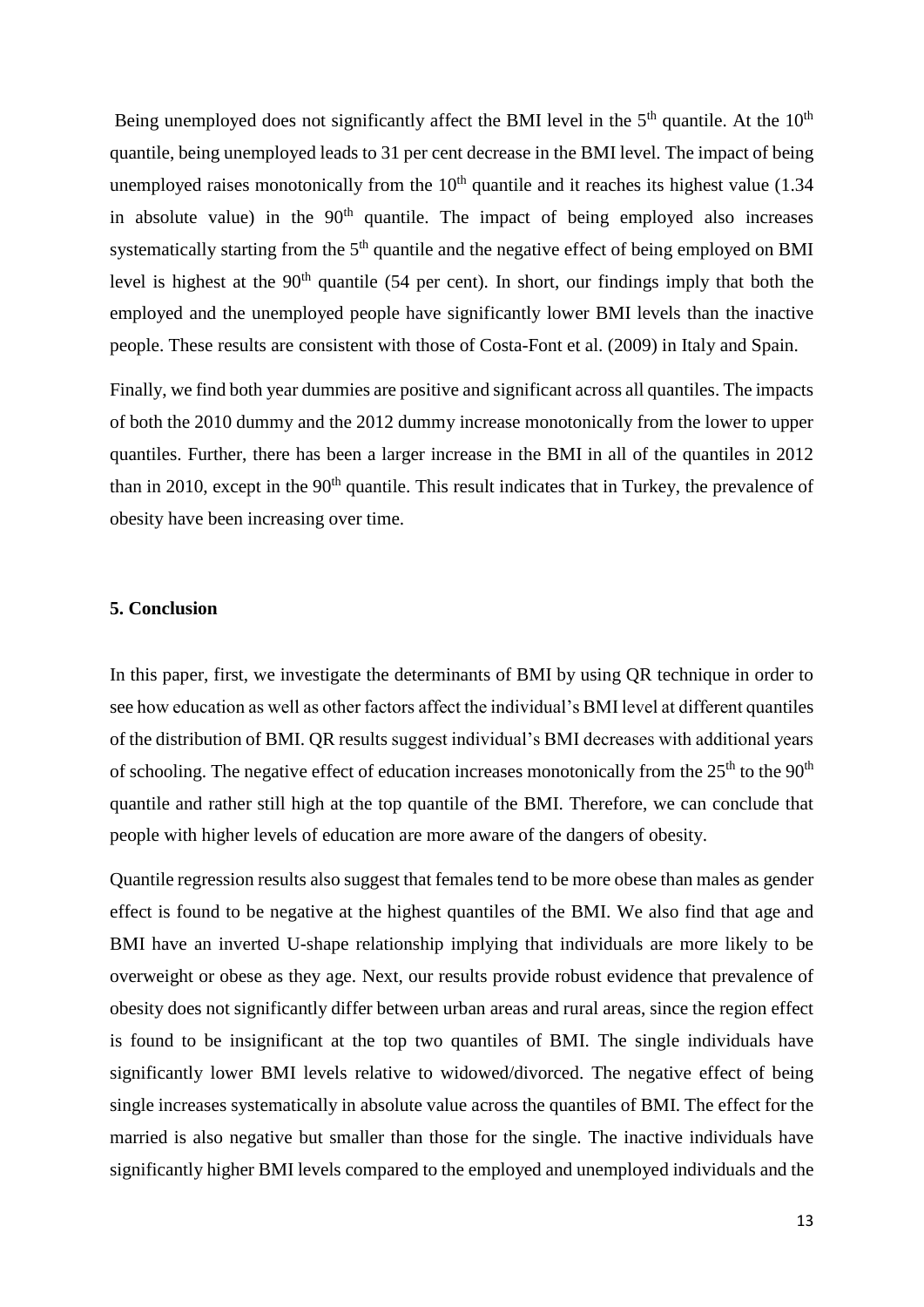negative impact of being in labor force gradually increases in absolute value across the quantiles of BMI. Our results provide robust evidence that individual's BMI level and household income are positively associated with each other, as the positive association between them, although decline, remain to be valid across the quantiles of BMI. Last, our findings indicate that the prevalence of obesity has increased over time in Turkey, as the positive impact of year dummies for 2010 and 2012 raises across the quantiles of the BMI. Hence, QR results reveal that obesity is becoming a serious health problem in Turkey over time like in the developed countries.

To prevent the severe health consequences of obesity in Turkey the possible policy suggestions can be as follows: First, health lectures in high schools should be implemented examining the consequences of obesity. In schools, children should be informed about healthy nutrition processes. The consumption of the foods with high calorie such as fast-food is widespread among children. Both the schools and families should be notified about the unhealthy fast food choices. The government can increase the public health expenditures by providing seminars to adults on the dangers of being obese. From QR results, we observe that individuals are faced with obesity problem in rural areas as well. Especially, physicians and teachers in rural areas should inform the public about the risks of consuming fat, sugar, salt and flour in large amounts. People who live in rural areas may tend to gain weight due to consuming such foods in large amounts. Therefore, providing seminars and campaigns on the risks of obesity in both urban and rural areas are necessary. It may take a long time for education related policies to succeed in a developing country, but at least children may grow up to be informed of the health consequences of obesity with effective teaching.

Apart from educating the public several other measures can be considered. There are many fastfood restaurants with different brands, especially in urban areas. Quotas can be put on the number and operation of fast-food restaurants. For instance, every brand may have just one restaurant in a certain region. Fast-food restaurants are cheaper and preferred especially by students. Government can tax fast-food consumption at a higher rate. Convenience foods which are sold in super markets are also easy to make and cheap. However, they also provide high calories to the body. The tax on these foods should also be increased.

Tansel and Karaoglan (2014) show that education has positive impacts on fruits and vegetables consumption and exercising. Observance of these health behaviors are important in order to maintain normal ranges of BMI. Fruit and vegetable consumption should also be promoted in schools in the early years of education. Government can increase its spending on the advertisements related to the importance of these two health behaviors. Especially in high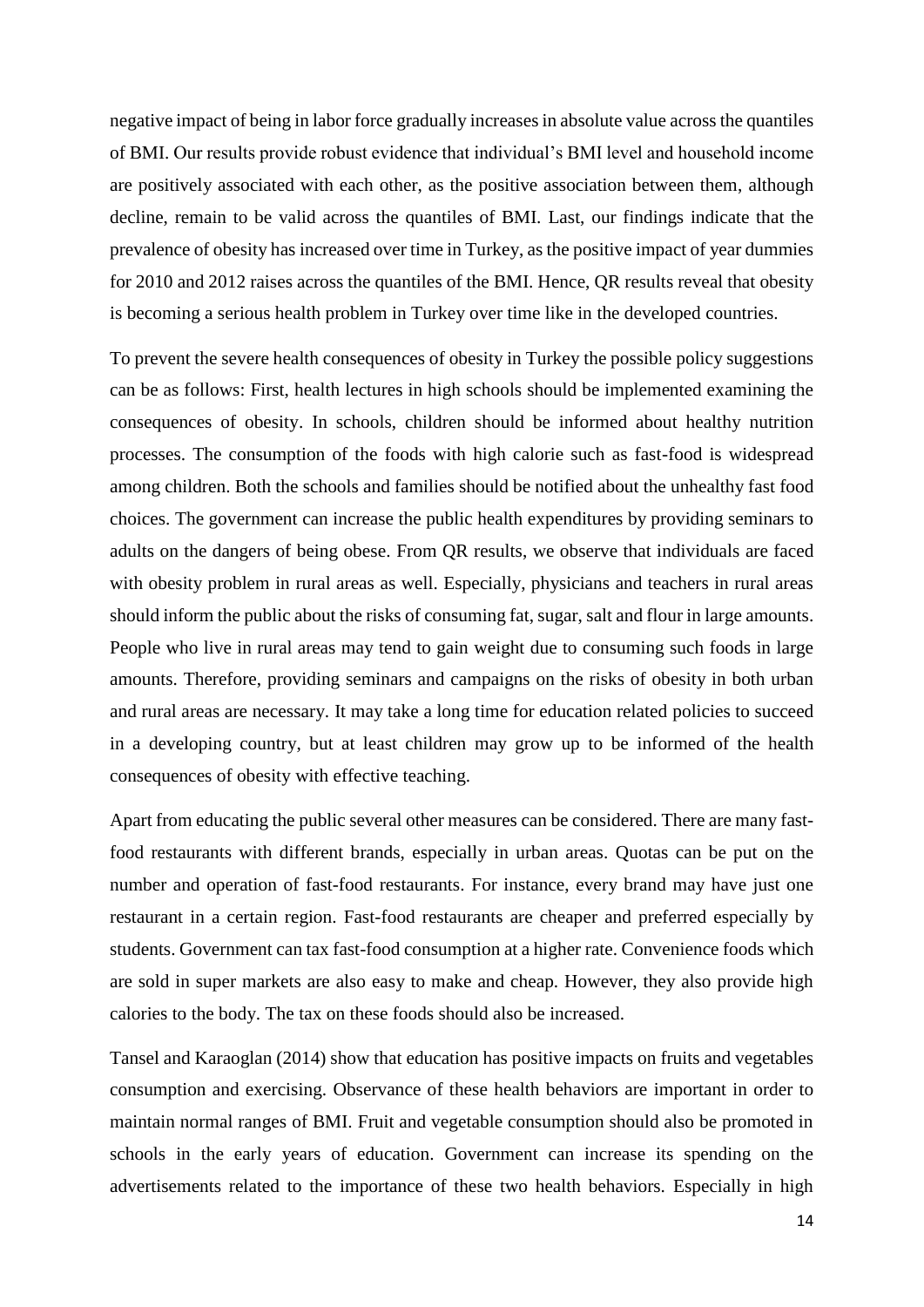inflationary periods or due to seasonal factors various fruits and vegetables are very expensive. It is better to put price ceiling at least in certain foods so that the individuals can afford consuming them. The sports centers are generally expensive and operated by the private sector in Turkey. Therefore, not everyone can have a chance to exercise regularly. The sports facilities in schools should be increased, and they should be free or very cheap for the young. For the old, the government can establish special social sports centers so that they can cheaply exercise.

#### **References**

Arendt, J. N. (2005) "Does Education Cause Better Health? A Panel Data Analysis Using School Reforms for Identification." *Economics of Education Review* 24(2): 149-160.

Atella, V., N. Pace, and D. Vuri (2008) "Are Employers Discriminating with respect to Weight?: European Evidence Using Quantile Regression." *Economics and Human Biology* 6 (3): 305-329.

Brunello, G., D. Fabbri, and M. Fort (2013) "The Causal Effect of Education on Body Mass: Evidence from Europe," *Journal of Labor Economics* 31(1): 195-223.

Cameron, C.A., and P.K. Trivedi. (2005) *Microeconometrics: Methods and Applications*. Cambridge University Press. New York.

Center of Disease Control (CDC):<https://www.cdc.gov/nchs/data/databriefs/db219.pdf> (Accessed on December 2016).

Cesur, R., B. Dursun, and N. Mocan (2014) "*The Impact of Education on Health and Health Behavior in a Middle-Income, Low-Education Country"*. National Bureau of Economic Research (NBER) Working Paper No. 20764. Cambridge, MA.

Chou, S. Y., M. Grossman, and H. Saffer (2002) "An Economic Analysis of Adult Obesity: Results from the Behavioral Risk Factor Surveillance System." *Journal of Health Economics* 23 (3): 565-587.

Costa-Font, J., D. Fabbri, and J. Gil (2009) "Decomposing Body Mass Index Gaps between Mediterranean Countries: A Counterfactual Quantile Regression Analysis." *Economics and Human Biology* 7 (3): 351-365.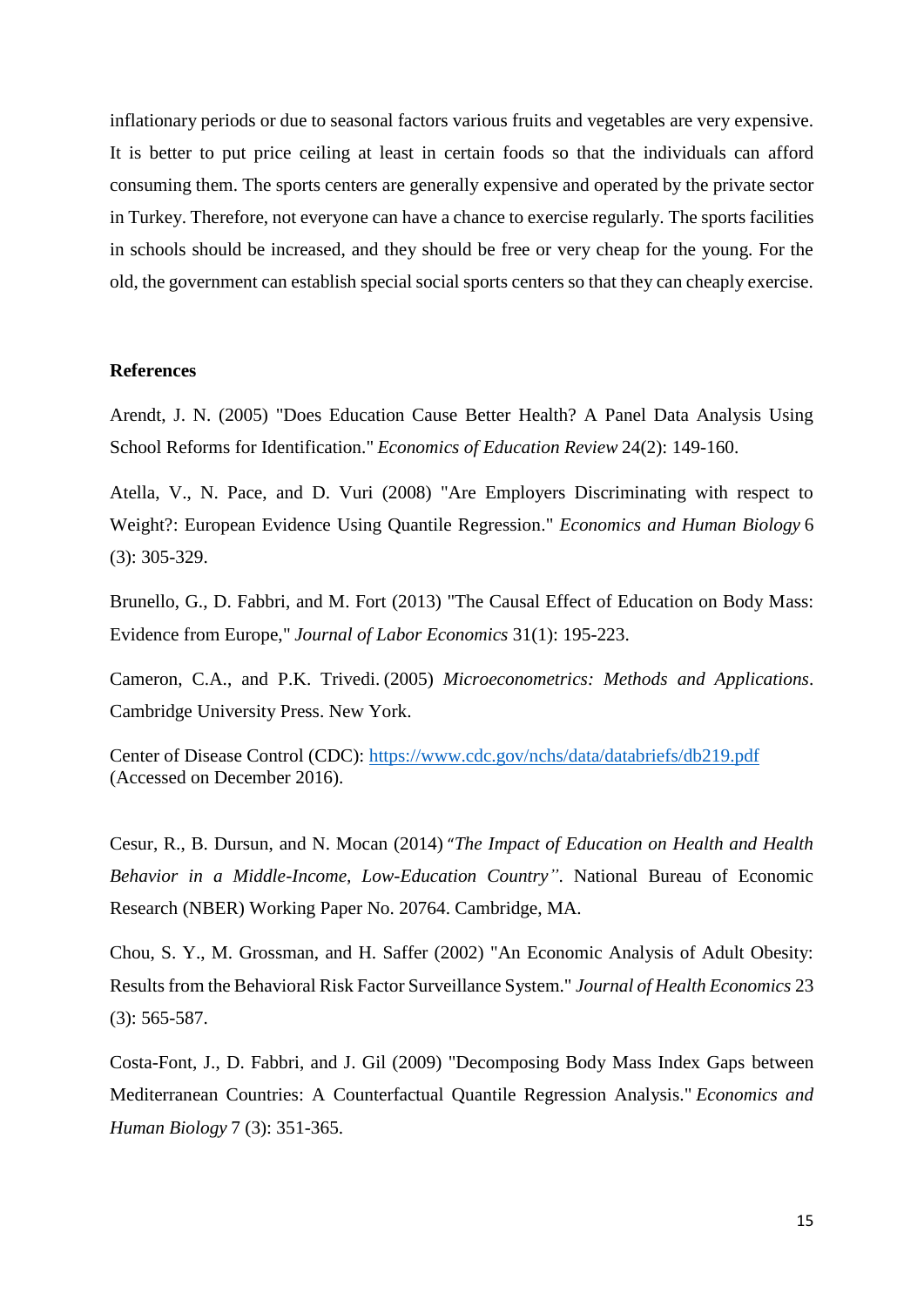Cutler, D. M., E.L. Glaeser, and J.M. Shapiro (2003) "Why Have Americans Become More Obese?," *The Journal of Economic Perspectives* 17 (3): 93-118.

Erem, C., et al. (2004) "Prevalence of Obesity and Associated Risk Factors in a Turkish Population (Trabzon City, Turkey)," *Obesity Research* 12 (7): 1117-1127.

Hatemi, H., et al. (2003) "Prevalence of Overweight and Obesity in Turkey," *Metabolic Syndrome and Related Disorders* 1(4): 285-290.

Jürges, H., S. Reinhold and M. Salm (2011) "Does Schooling Affect Health Behavior? Evidence from Educational Expansion in Western Germany" *Economics of Education Review* 30: 862-872.

Kemptner,D., H. Jürges and S. Reinhold (2011) "Changes in Compulsory Schooling and the Causal Effect of Education on Health: Evidence from Germany", *Journal of Health Economics* 30 (2): 340-354.

Koenker, R., and G. Bassett (1978) "Regression Quantiles" *Econometrica: Journal of the Econometric Society* 46 (1): 33-50.

Koenker, R., and K. Hallock (2001) "Quantile Regression: An Introduction," *Journal of Economic Perspectives* 15 (4): 43-56.

Philipson, T. J., and R. A. Posner (2003) "The Long-Run Growth in Obesity as a Function of Technological Change." *Perspectives in Biology and Medicine* 46 (3): 87-107.

Philipson, T. J., and R. A. Posner (2008) "Is the Obesity Epidemic a Public Health Problem? A Review of Zoltan J. Acs and Alan Lyles's" Obesity, Business and Public Policy." *Journal of Economic Literature* 46 (4): 974-982.

Rashad, I. and M. Grossman (2004) "The Economics of Obesity." *Public Interest* 156: 104-113.

Stewart, S. T., D. M. Cutler, and A. B. Rosen (2009) "Forecasting the Effects of Obesity and Smoking on US Life Expectancy." *New England Journal of Medicine* 361 (23): 2252-2260.

Tansel, A., and D. Karaoğlan, (2014) "Health Behaviors and Education in Turkey." Bonn, Germany: Institute for the Study of Labor (IZA) Discussion Paper No: 8262.

Tansel, A., and D. Karaoğlan, (2016) "The Causal Effect of Education on Health Behaviors: Evidence from Turkey" Ankara, Turkey: Economic Research Center (ERC) Working Paper No: 16/06.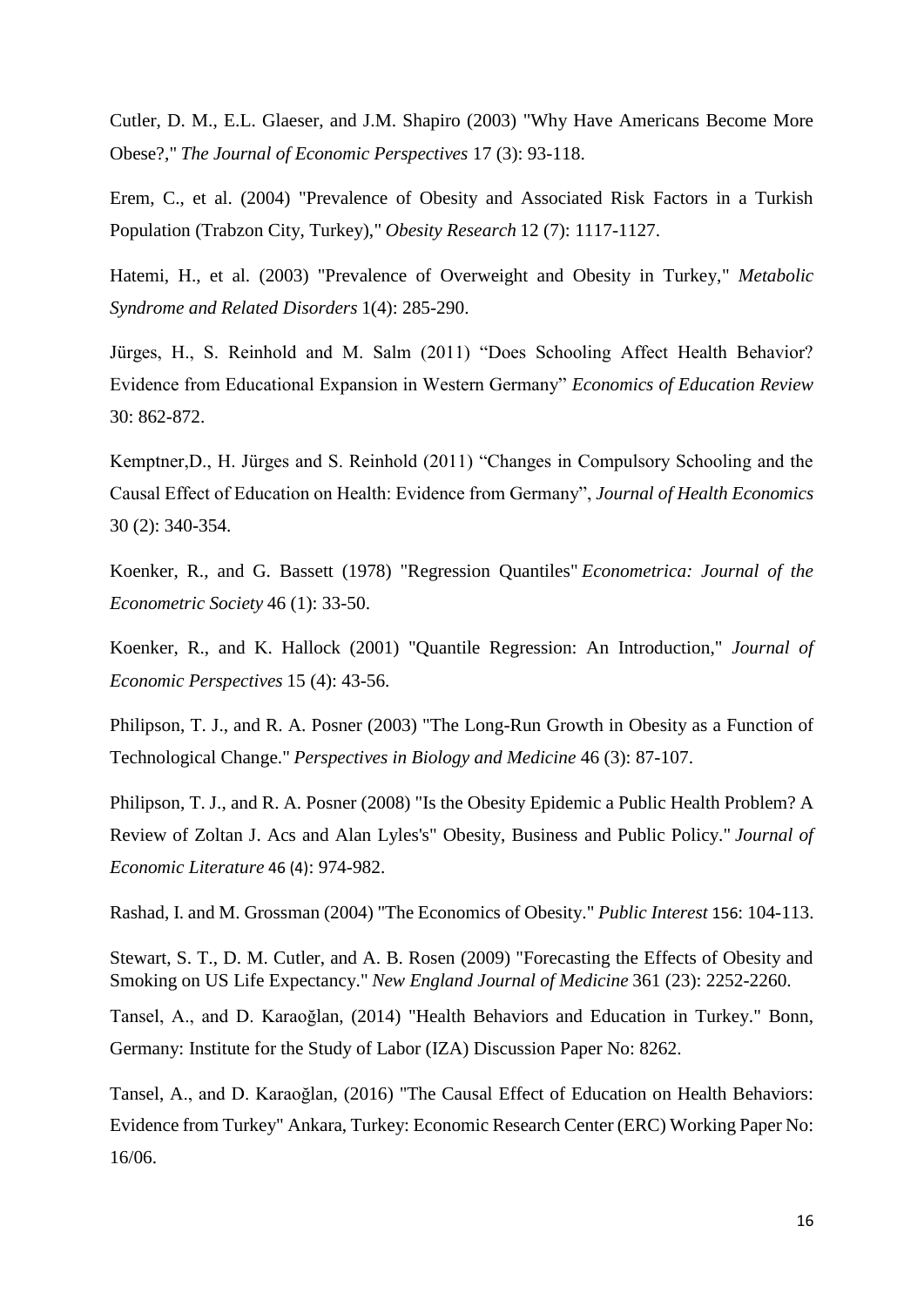Turkish Nutrition and Health Survey 2010 [\(http://www.sagem.gov.tr/TBSA\\_Beslenme\\_Yayini.pdf\)](http://www.sagem.gov.tr/TBSA_Beslenme_Yayini.pdf) (Accessed on April 2015)

Villar, J. G., and C. Quintana-Domeque (2009) "Income and Body Mass Index in Europe." *Economics and Human Biology* 7 (1): 73-83.

Webbink, D., N. G. Martin and P. M. Visscher (2010) "Does Education Reduce the Probability of Being Overweight?" Journal *of Health Economics* 29 (1): 29-38.

Yumuk, V. D. (2005) "Prevalence of Obesity in Turkey." *Obesity Reviews* 6 (1): 9-10.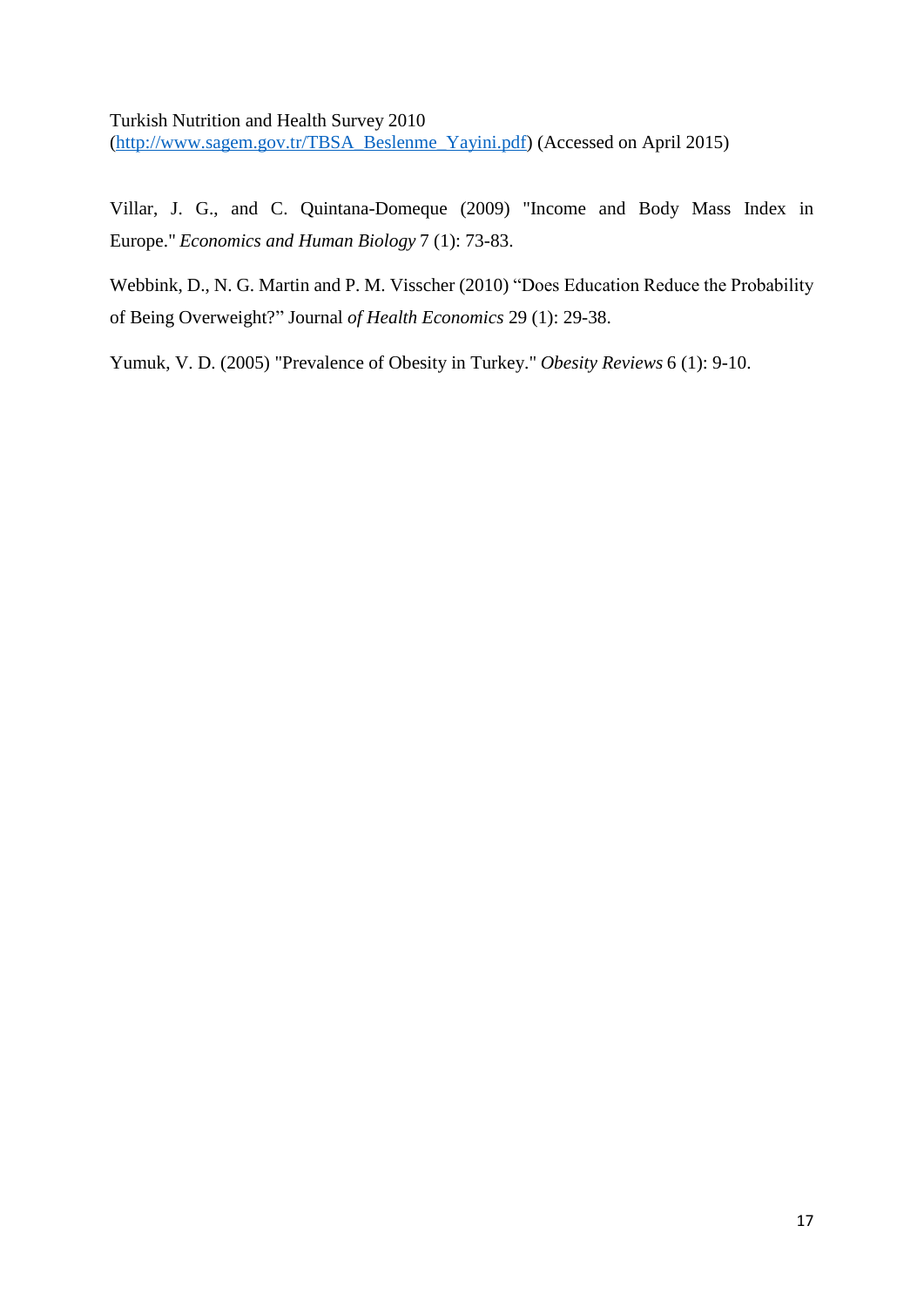| Variable                    | Underweight<br>(BMI < 18.5) | <b>Normal Weight</b><br>$(18.5 < = BMI < 24.99)$ | Overweight<br>$(25 < = BMI < 30)$ | <b>Obese</b><br>$(BMI>=30)$ | <b>Total</b> |  |  |  |  |  |
|-----------------------------|-----------------------------|--------------------------------------------------|-----------------------------------|-----------------------------|--------------|--|--|--|--|--|
| Male*                       | 0.01                        | 0.37                                             | 0.45                              | 0.17                        | 1.00         |  |  |  |  |  |
|                             | (0.10)                      | (0.48)                                           | (0.50)                            | (0.38)                      |              |  |  |  |  |  |
| Female*                     | 0.02                        | 0.38                                             | 0.34                              | 0.26                        | 1.00         |  |  |  |  |  |
|                             | (0.15)                      | (0.48)                                           | (0.47)                            | (0.44)                      |              |  |  |  |  |  |
| Age (Years)                 | 42.57                       | 43.77                                            | 47.47                             | 50.51                       | 46.65        |  |  |  |  |  |
|                             | (16.79)                     | (14.96)                                          | (13.94)                           | (13.08)                     | (14.44)      |  |  |  |  |  |
| <b>Age-Squared</b>          | 2093                        | 2139                                             | 2447                              | 2722                        | 2385         |  |  |  |  |  |
|                             | (1759)                      | (1534)                                           | (1443)                            | (1385)                      | (1489)       |  |  |  |  |  |
| Urban*                      | 0.02                        | 0.37                                             | 0.39                              | 0.22                        | 1.00         |  |  |  |  |  |
|                             | (0.13)                      | (0.48)                                           | (0.49)                            | (0.41)                      |              |  |  |  |  |  |
| Rural*                      | 0.02                        | 0.37                                             | 0.39                              | 0.22                        | 1.00         |  |  |  |  |  |
|                             | (0.14)                      | (0.48)                                           | (0.48)                            | (0.41)                      |              |  |  |  |  |  |
| <b>Marital Status</b>       |                             |                                                  |                                   |                             |              |  |  |  |  |  |
| Married*                    | 0.01                        | 0.35                                             | 0.41                              | 0.23                        | 1.00         |  |  |  |  |  |
|                             | (0.12)                      | (0.48)                                           | (0.49)                            | (0.42)                      |              |  |  |  |  |  |
| Single*                     | 0.05                        | 0.62                                             | 0.25                              | 0.08                        | 1.00         |  |  |  |  |  |
|                             | (0.23)                      | (0.49)                                           | (0.44)                            | (0.26)                      |              |  |  |  |  |  |
| Widowed/Divorced*           | 0.02                        | 0.35                                             | 0.35                              | 0.28                        | 1.00         |  |  |  |  |  |
|                             | (0.14)                      | (0.48)                                           | (0.48)                            | (0.45)                      |              |  |  |  |  |  |
|                             |                             | <b>Education</b>                                 |                                   |                             |              |  |  |  |  |  |
| <b>Years of Schooling</b>   | 7.73                        | 7.56                                             | 6.99                              | 5.81                        | 6.96         |  |  |  |  |  |
|                             | (4.82)                      | (4.54)                                           | (4.30)                            | (4.02)                      | (4.39)       |  |  |  |  |  |
| <b>Years of Schooling-</b>  | 82.87                       | 77.77                                            | 67.39                             | 49.98                       | 67.78        |  |  |  |  |  |
| <b>Squared</b>              | (80.44)                     | (76.78)                                          | (71.75)                           | (61.99)                     | (72.65)      |  |  |  |  |  |
|                             |                             | <b>Labor Market Status</b>                       |                                   |                             |              |  |  |  |  |  |
| Employed*                   | 0.02                        | 0.41                                             | 0.41                              | 0.16                        | 1.00         |  |  |  |  |  |
|                             | (0.13)                      | (0.49)                                           | (0.49)                            | (0.37)                      |              |  |  |  |  |  |
| Unemployed*                 | 0.03                        | 0.53                                             | 0.35                              | 0.09                        | 1.00         |  |  |  |  |  |
|                             | (0.17)                      | (0.50)                                           | (0.48)                            | (0.28)                      |              |  |  |  |  |  |
| <b>Out of Labor Force*</b>  | 0.02                        | 0.34                                             | 0.38                              | 0.26                        | 1.00         |  |  |  |  |  |
|                             | (0.14)                      | (0.47)                                           | (0.48)                            | (0.44)                      |              |  |  |  |  |  |
| <b>Log Household Income</b> | 6.88                        | 6.95                                             | 6.98                              | 6.95                        | 6.96         |  |  |  |  |  |
| (TL)                        | (0.64)                      | (0.63)                                           | (0.59)                            | (0.59)                      | (0.61)       |  |  |  |  |  |
| No. of Obs. in 2008         | 209                         | 3998                                             | 3764                              | 1943                        | 9914         |  |  |  |  |  |
| No. of Obs. in 2010         | 201                         | 3844                                             | 3928                              | 2317                        | 10290        |  |  |  |  |  |
| No. of Obs. in 2012         | 322                         | 7570                                             | 8331                              | 4647                        | 20870        |  |  |  |  |  |
| Total No. Of Obs.           | 732                         | 15412                                            | 16023                             | 8907                        | 41074        |  |  |  |  |  |

# *Table 1. Descriptive Statistics for BMI*

Source: Authors' computations using 2008, 2010 and 2012 Turkish Health Survey

Notes : (1)\*indicates a dummy variable

(2) The numbers in the paranthesis are standard deviations